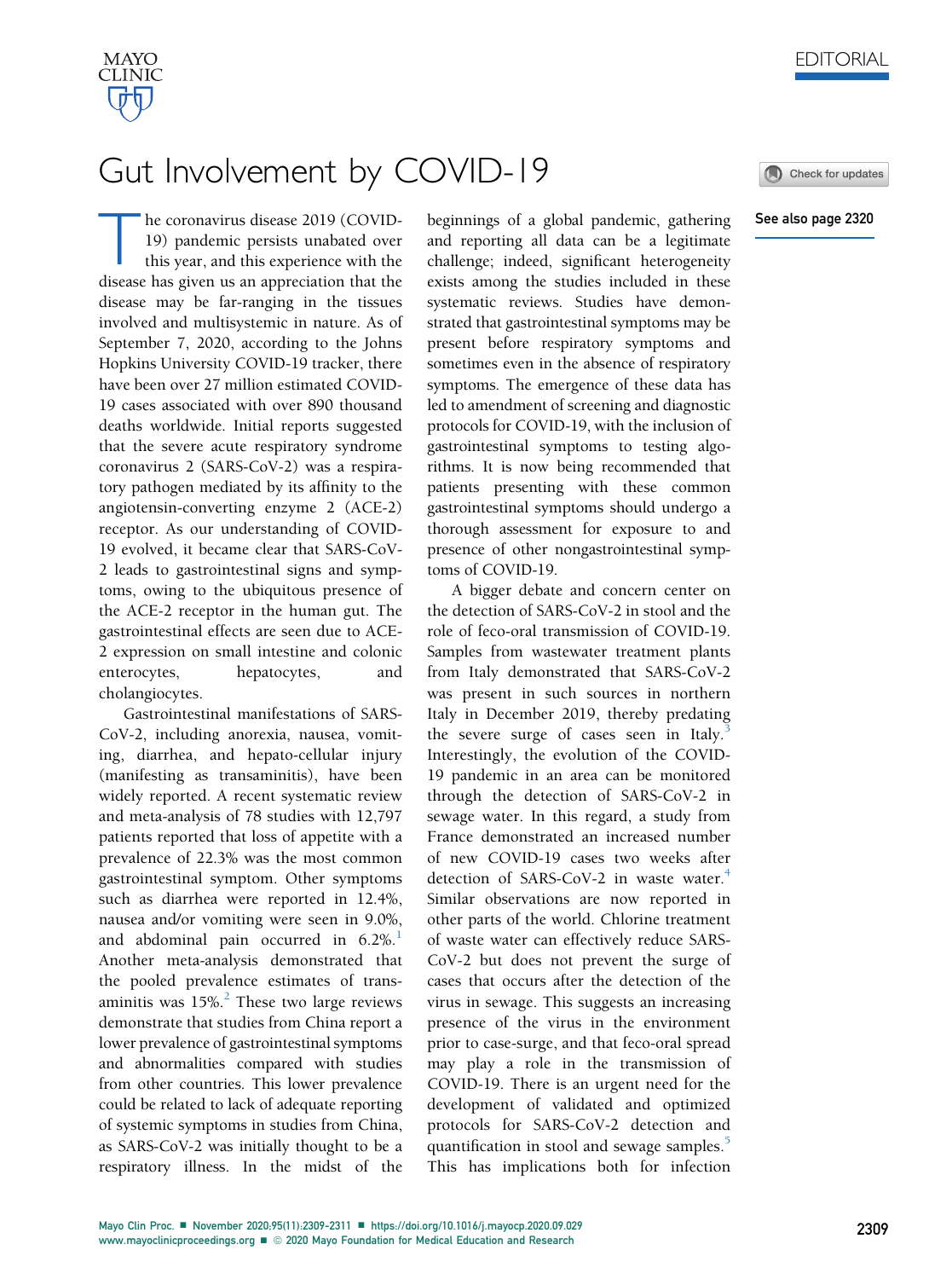control when dealing with sick individuals and for epidemiological prediction of a surge of COVID-19 cases in a geographic area.

In this issue of Mayo Clinic Proceedings, McDermott et al $<sup>6</sup>$  $<sup>6</sup>$  $<sup>6</sup>$  present insights from past</sup> coronavirus outbreaks and the current COVID-19 pandemic pertaining to the recognition of gastrointestinal symptoms. The authors thoughtfully point out that while, until recently, there has been a relative lack of research on treatment and outcomes from SARS-CoV-2, there is a large amount of literature derived from research conducted over the years after the severe acute respiratory syndrome (SARS) and Middle East respiratory syndrome (MERS) outbreaks. Gastrointestinal symptoms were commonly seen in both SARS and MERS, and the incidence of these symptoms appears to be more frequent in the SARS and MERS outbreaks. An instance of SARS community outbreak in 2004 was linked to airborne spread, and viral concentrations in respiratory secretions were lower than the concentrations in urine and stool.<sup>[7](#page-2-6)</sup> These observations from the past reinforce the notion that feco-oral spread may be an important one in transmitting the disease. The presence of gastrointestinal symptoms should suggest testing for SARS-CoV-2 so as to aid in timely diagnosis and avoid inadvertent transmission. McDermott et  $al^6$  $al^6$  also suggest that it is important to distinguish between the presence of gastrointestinal symptoms when the patient is first seen and those that develop during the course of the illness. Gastrointestinal symptoms commonly develop during hospitalization, and symptoms that develop after diagnosis should be interpreted in context of the usage of medications being trialed for treatment of COVID-19. McDermott et al<sup>[6](#page-2-5)</sup> also hypothesize novel models of disease transmission for COVID-19. It is unclear if the viral particles detected from feces and emesis are infectious and can transmit the disease. In the absence of data, and owing to the detection of viral particles by nucleic acid amplification tests, the risk of transmission via surface contamination cannot be ruled out. Studies have shown persistence of viral particles on inorganic surfaces for prolonged periods of time.<sup>[8](#page-2-7)</sup> A recent report from China suggested that fecal aerosol transmission in a high-rise building may have led to a community outbreak of  $COVID-19.9$  $COVID-19.9$  $COVID-19.9$  These data have implications for community-spread for highly contagious viruses, especially in highrise buildings with connected airconditioning and sewage systems.

With data being inconclusive, there is a need for frequent air exchanges and consideration of installation of negative pressure systems while taking care of patients with COVID-19, especially while performing aerosol generating procedures. Another implication of these emerging data is the risk of transmission of SARS-CoV-2 for a commonly done procedure for recurrent Clostridioides difficile infection, namely, fecal microbiota transplantation (FMT). Clostridioides difficile infection is the most common bacterial infection in hospitals with high morbidity and mortality. Recurrent C. difficile is extremely common with the risk being over 60% after 3 or more infections. Fecal microbiota transplantation reduces the risk of recurrent C. difficile to less than 15%, owing to restoration of a disrupted microbiome. In 2020, microbiota-based therapies such as FMT are dependent on procurement of donor stool from well-screened donors ruling out microbiome-associated diseases and infections. With the potential transmission of SARS-CoV-2 from stool and the presence of asymptomatic carriage, donors need to be reliably tested for the presence of  $SARS-CoV-2.<sup>10</sup>$  $SARS-CoV-2.<sup>10</sup>$  $SARS-CoV-2.<sup>10</sup>$ 

In summary, current understanding of COVID-19 is steadily improving, with new data emerging day by day. Physicians should systematically collect, report, and publicly disseminate data on systemic involvement from COVID-19. Health care policy makers, patients, and the general population should stay abreast of these developments in a rapidly changing field.